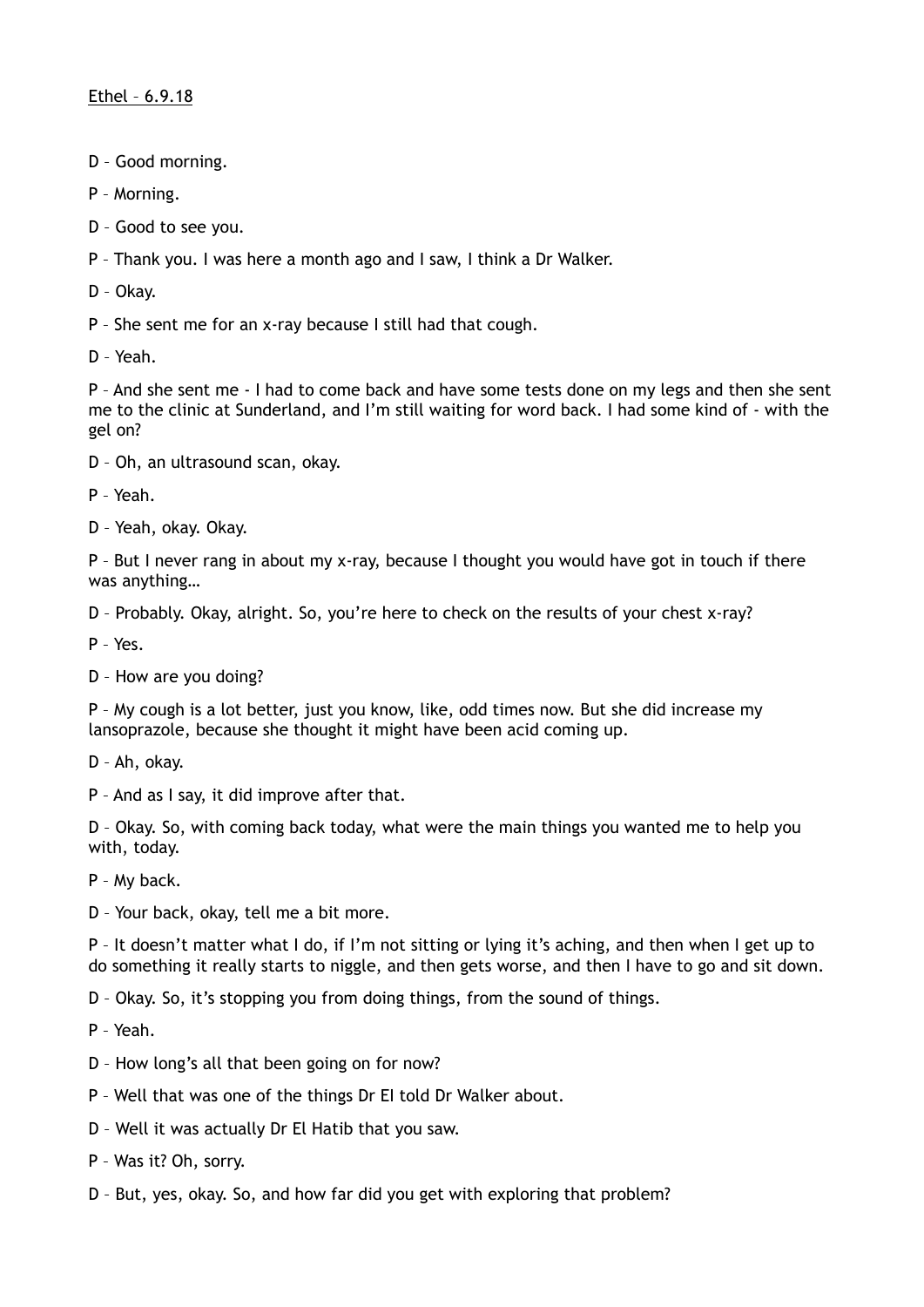P – She said she was going to wait to see what the results were with my legs.

D – Okay, so that ultrasound of your legs was reassuring from the point of view of a clot, was it? (Dr Birrell was not aware, at this point, that Dr Walker was suspecting peripheral vascular disease. He should really have read the last consultation before Ethel came in!)

P – Yeah, I think so. Something - she said she couldn't get nothing in my left foot.

D – Ah, so your circulation's poor there, is it?

- P Yeah.
- D Okay. Did she send the results through to me, so I could have a look?
- P I've no idea.
- D Okay. So just did both legs or just one?

P – She did both legs, right from the top to the bottom. Everything else she was alright with, except she said the left leg.

- D And that was done at the hospital, was it?
- P Yeah, that's right.

D – Okay. So, this back pain and the leg investigation, and did you have anything else done apart from the x-ray of your chest?

- $P N_0$
- D No. Just that? So, this trouble with both of your legs has been going on for how long in total?
- P Quite a while, my legs.
- D Months, weeks, years?
- P Yeah. No, not years. Months.
- D Okay.

P – Been a bit better this last few weeks, simply that I haven't been going out as much, I've been really…

- D Yeah, but it's been cramping your style, hasn't it?
- P Mhmm it's been stopping me going out, really.
- D What was your worst fear with all of this?
- P That I wouldn't get back.
- D Okay.
- P You know, you get so far, and it's alright if there's somebody there, but if you were, like…
- D How far can you get on the flat, at the moment?
- P Erm, I can walk to the bottom of our street and then the pains start well, the ache.
- D So about 400 yards, is it?
- P Something like that.
- D Yeah, okay, and when you stop it improves, does it?
- P Yeah.
- $D Ah$ .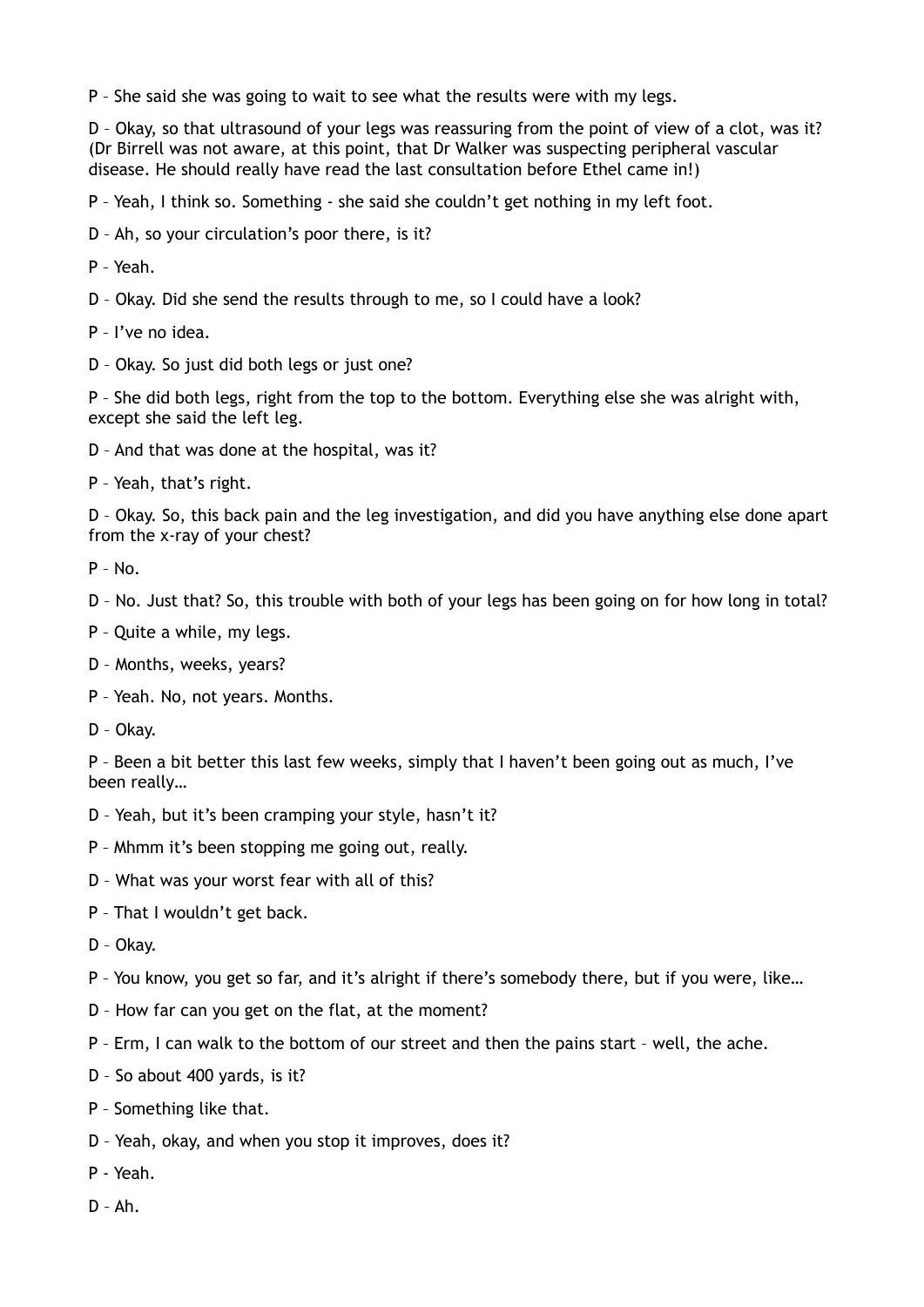- P If I sit, stand beside the wall, it'll ease off a bit and I'll go the rest of the way.
- D Okay, going along with that, we know that you've got diabetes.
- P Yeah.
- D You've had no chest pain, no angina, never had a heart attack or anything like that?
- P No, no.
- D Okay, and your kidneys have been okay, haven't they?
- P Yeah.

D – Yeah, okay. So, we're not aware of any angina, we're not aware of you previously having had problems with the circulation in your legs, but it sounds like you're getting low back pain and leg pain when you walk, yeah?

- P Yeah. That's right.
- D So that makes the pain worse in your back?
- P Yeah.
- D You're sleeping okay?
- P Yes, I'm sleeping okay,
- D Your weight's okay? Your diabetes is alright at the moment, is it?

P – Yes, at the moment, I'm not too bad at all. I haven't had any hypos for - since the last time I was at the hospital.

D – And it's Type 1 diabetes that you've got and no hypos at the moment?

- $P No$ .
- D Your blood sugars are doing okay?
- P Yeah.

D – Okay, all right. So mostly exploring probably your circulation at the moment, aren't we?

P – Yeah.

D – Shall we just see if we've got anything from that investigation. Alright, so you were seen by the vascular nurse because of your circulation, and she does feel that you've got a problem with your circulation in your legs, and that she's like to help you with that, and explore that with you further. Well, that's really helpful to understand a bit more.

P – Yeah. Yeah.

D – Your blood pressure at the time was a little bit above where it would ideally have been, but the circulation in your legs is not perfect and there seems to be a bit of a narrowing there. Okay, well let's explore that a little bit further if that's okay. Can I just check – you've got no ulcers on your feet?

P – No. She said about the either fluid or swollen ankles, that's the only thing she really said to me.

- D And that's normal for you, is it?
- P It has been for the last few years, but I've…
- D And that hasn't changed recently at all?
- $P No$ .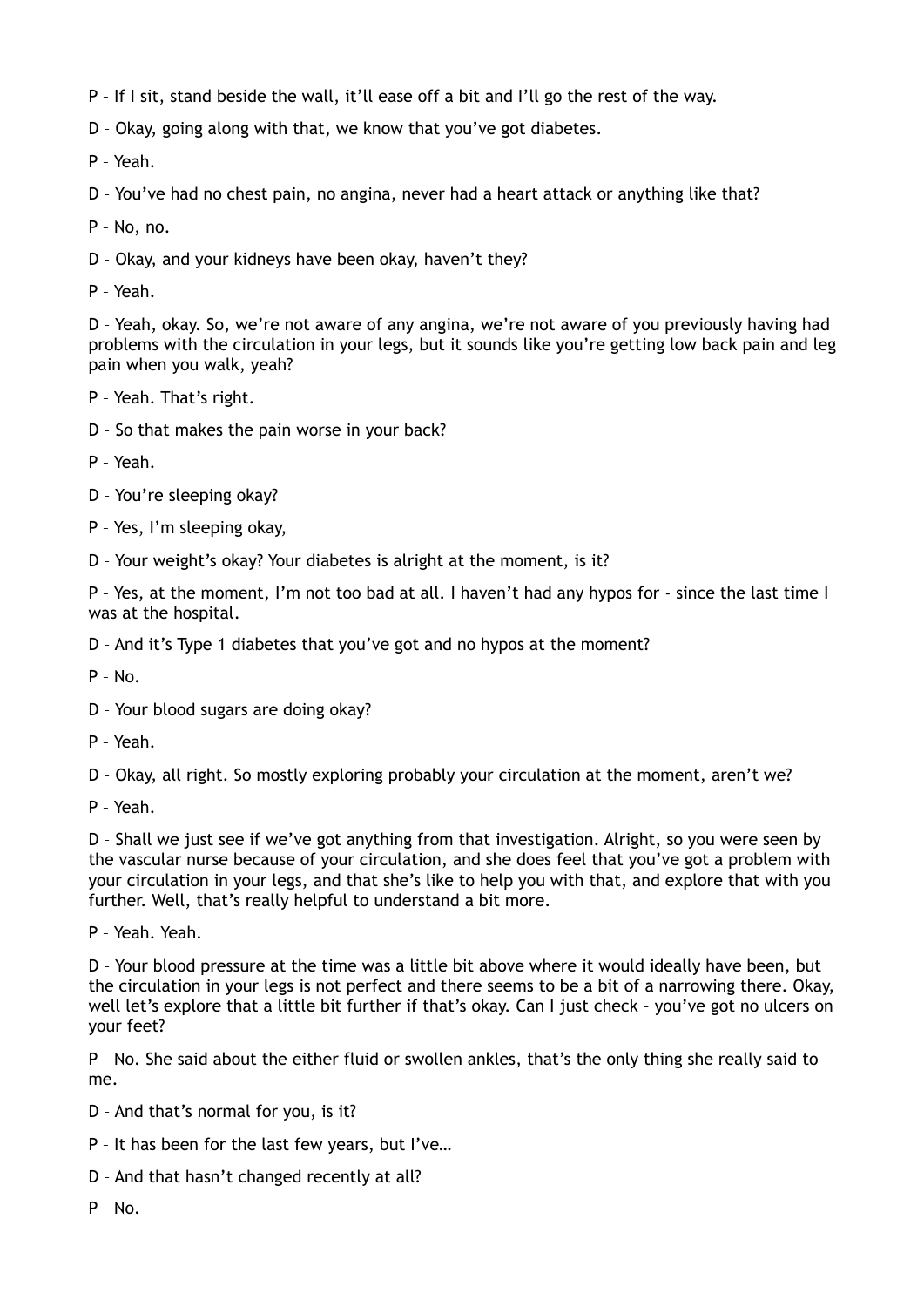D – Okay, that's helpful. You shouldn't be using support stockings without specialist support, so sometimes we recommend for people that have got problems with their veins support stockings, but if we give you support stockings that are too tight, they'll stop the arteries from working.

P – Yeah, well I think that last time – oh, it's a while back, you gave me some stockings because of the swelling and I couldn't wear them.

D – Couldn't tolerate them? Well that's interesting isn't it.

P – Where they stopped there…

- D How long ago was that?
- P Oh it'll be two or three year ago.

D – Yeah.

P – It seemed to stop my circulation.

D – Can I ask you…

P – And when I took them off, the mark went - didn't go, should I say.

D – Took a while, yeah.

P – Took a few hours to go.

D – So you've got slightly dodgy veins as well and the circulation back from your legs is not great. Had we done a special blood pressure test comparing your arms and your legs at the time? We usually do that.

P – I think she did that when, where she had them on there and both on there and I had them done here by one of your nurses.

D – Yeah. Exactly. So, that's the important thing, and usually we don't give people support stockings unless we can either feel their pulses in their feet really strongly or we've done that special blood pressure test to make sure that it's safe for you to use them, okay, that's really helpful. Okay, so I think we've probably got a diagnosis here in terms of the cause of the symptoms – the question is what you're happy and comfortable to be doing. I gather that the vascular team, the blood vessel team, are going to be seeing you again?

P – Yeah. I think.

D – Alright, well I tell you what I'll help you with today if that's okay with you. Did you have any particular things that you wanted me to do for you today, related to that?

P – It was mainly my back, and to ask you about the tablets she put.

D – Okay.

P – Have I to stay on the two instead of one? If so, I need some.

- D Okay so just remind me on which tablets that she…
- P Lansoprazole.
- D Lansoprazole?
- P Yeah.
- D Okay so you're on—you've now increased that to 30 a day.
- P Two a day.
- D Two of the fifteens?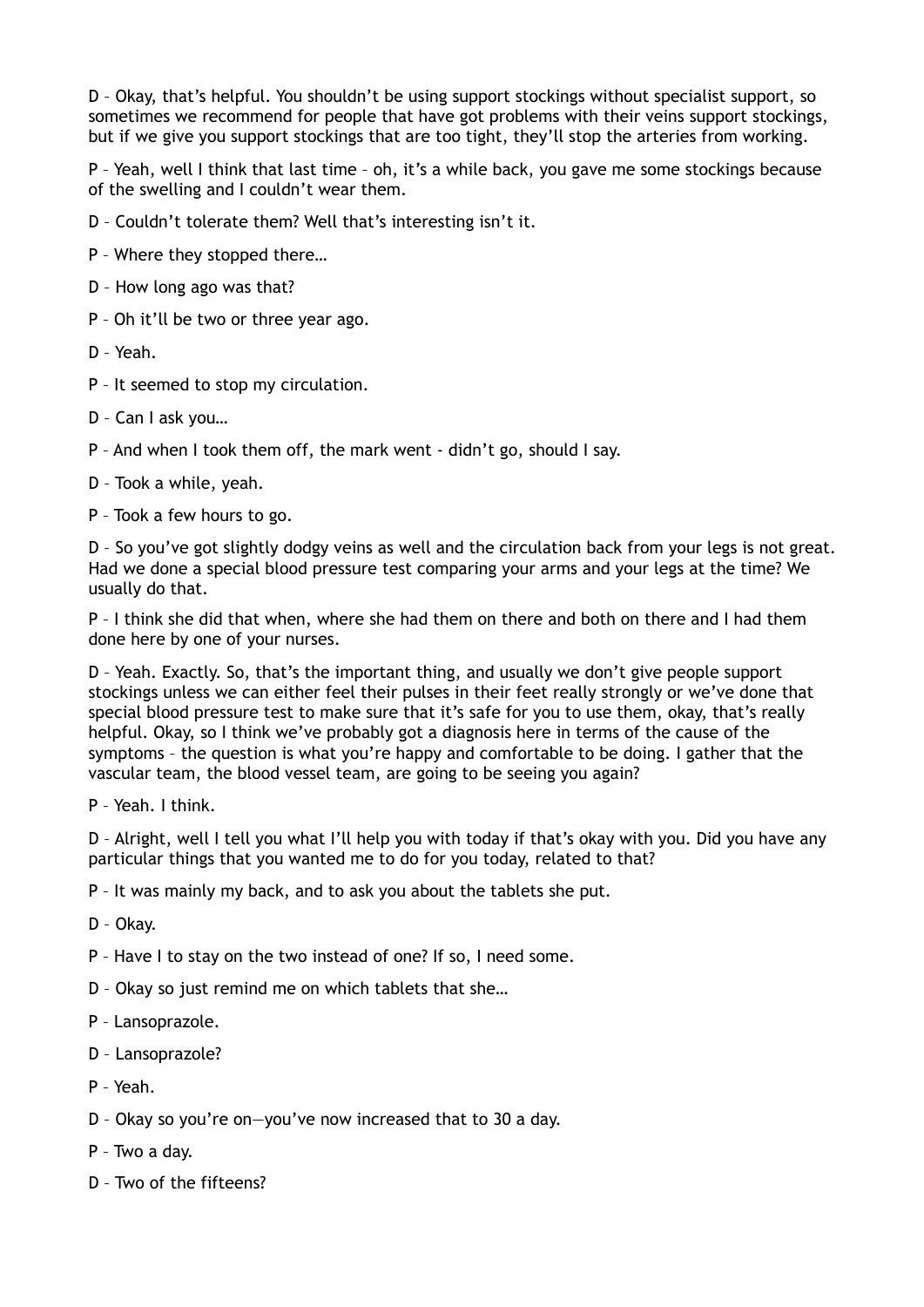P – Yeah.

D – So you can either take 15 twice a day or you could take 30 once a day, which would you prefer?

P – Well, I'd prefer the one, really.

D – Yeah, okay. And you're getting your prescriptions for what, two months at a time, usually?

- P Yeah, usually.
- D Okay, even though you're on lots of medication?
- P Yeah. I think you can take the nose sprays off.

D – Yeah, okay. Is there anything else that we need to take off from your repeat prescription?

- P You've got two lots of needles one's a four and one's a—
- D Which one do you want me to take off?

P – I get the four. I think the six, you can take that one off.

D – Take the sixes off. How about if you're having problems or have been having problems with heartburn that we think about lifting the head of your bed?

P – Mm.

D – To mean that you're going to be slightly propped up at night.

P – Yeah.

D – You might need a couple of bricks underneath each bed post to lift that up, and that might help, as well as the lansoprazole.

P – Right.

D – So I've increased the lansoprazole. We need to think about your future risk of blood vessel problems, generally, if that's okay with you.

- P You know the machines you see advertised?
- D Yep.
- P Where you put your feet on and it's supposed to help? Does that help?
- D Activity will help, exercise will help.

P – Yeah.

D – Doing things with your muscles will help – if it encourages your legs to work more than they would work otherwise, then I'm all for them, but otherwise it depends on what the machine does.

P – Mhmm.

D – If you've got a leaflet about if, then you could put it in for me and I can have a look at it and give you an opinion, if that would be helpful to you.

P – Right, yeah.

D – Okay.

- P I meant to bring it actually haha.
- D Okay. So, what do you already know about this blood vessel problem?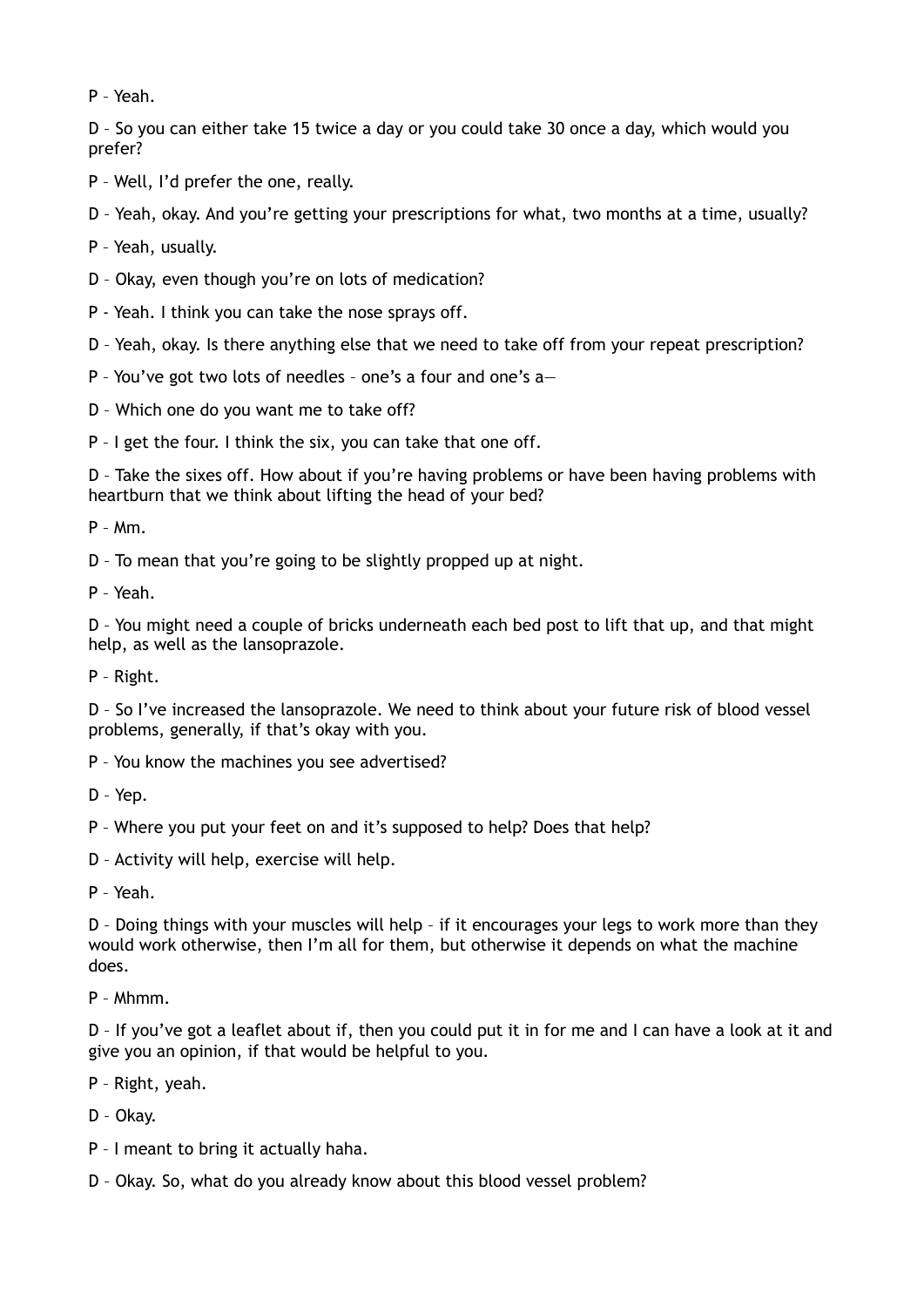P – Not a lot.

D – Not a lot, okay.

P – No, no.

D – So, you've got a problem called peripheral vascular disease.

P – Mhmm.

D – And the bottom line of it is linked with furring of arteries, those furring of arteries are dangerous for you because it increases your risk of strokes and heart attacks.

P – Yeah.

D – But it also can be linked with other problems too, and it's clearly causing you - it's restricting how far you can walk before you have to stop and rest.

P – Yeah.

D – So, in the first instance I recommend that we make sure that you're—that you're on a blood thinner like aspirin.

P – Yeah, I am.

D - I know you're on aspirin at the moment, but it might be worth swapping you over to a tablet called clopidogrel, which works very much like aspirin, but it might be slightly better at protecting you from strokes and heart attacks.

P – Right.

D – So, we'll probably put you on that, if that's okay?

P – Yeah.

D – You've not tried that before?

 $P - No$ .

D – That's one thing. And the other thing is about your statin – you're on a statin called simvastatin at the moment.

P – Yeah.

D – And we might think about putting you on a slightly more potent statin, a slightly more strong statin that doesn't interact with the rest of your medication, called atorvastatin.

P – Right.

D – Which might be slightly better for you, to protect you against strokes and heart attacks, and help you avoid too much furring of your arteries.

P – Right.

D – But to be perfectly honest with you, neither of these is actually going to change your symptoms at the moment, and the only things that might potentially change your symptoms is a tablet that might open up your blood vessels a little bit. But that tablet doesn't have any influence on your risk of heart attacks and strokes, so you might not want to prioritise that in the first instance.

P – Right.

D – So, exercise is good for you, keep on doing it – stop, start, stop, start – that's really worthwhile. It's really worthwhile knowing how to watch out for heart attacks and strokes. So, if you did have a heart attack or a stroke, if you've got crushing pain in your chest, particularly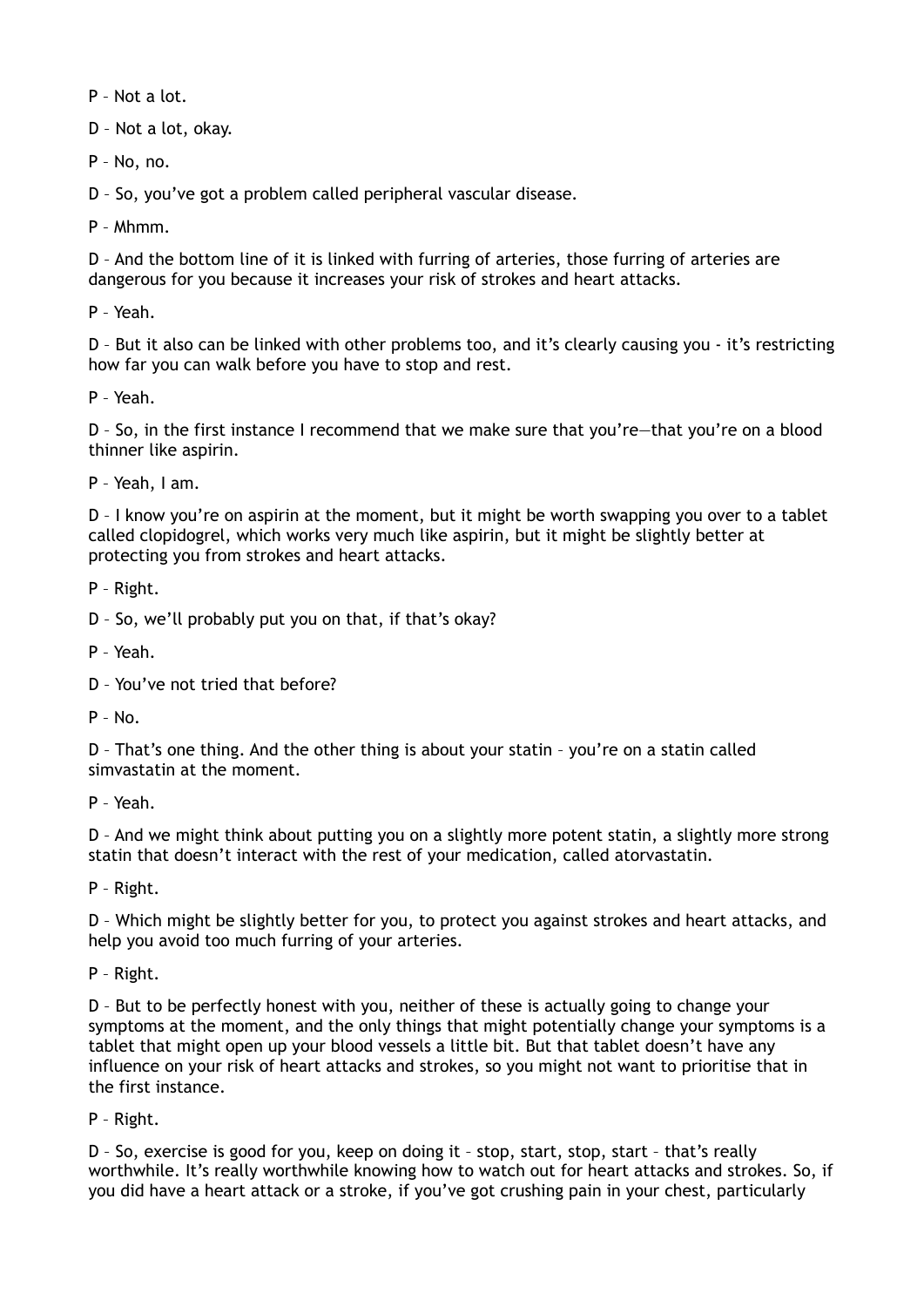with nausea, particularly with cold sweats; 999 if you're in any doubt, just in case it's a heart attack. Or if you had a stroke – couldn't move the side of your face, can't speak, can't move your arm or your leg; 999 just in case that would be a stroke. That's worthwhile knowing about in the long-term future.

P – In the long-term future, yeah. Right.

D – In terms of blood vessel problems to your legs, the chances of you losing a leg are remote in the extreme, but it's worthwhile knowing if you're finding that your foot is really painful and cold – we've got to see you straight away.

P – Right.

D – Just to make sure the circulation hasn't blocked further, alright?

P – Yeah.

D – And if you're getting ulcers in your feet or if a toe's going a funny colour, we need to see you urgently about those sorts of things too.

P – Right.

D – They're unlikely to happen, to be fair. Alright?

P – Right.

D – And they can sometimes be problems with kidneys that are related to this, and it's worthwhile just doing a blood test on a regular basis, just to keep an eye on your kidneys.

P – Alright.

D – That's a bit of information for you. Do you want any more information today?

P – No, not really haha.

D – Haha, is it worthwhile me giving you the name of this problem, so that you can read a bit more about it yourself?

P – Yeah.

D – It's called peripheral vascular disease. What are things that you're going to be watching out for in the future, then?

P – Just, as you say, if my feet are funny – which sometimes they are, as though they're a bit dead.

D – Yeah. If they're very painful and cold and pale, let's see you straight away. If you're getting ulcers on your feet we need to see those urgently as well.

P – Right, right.

D – Alright, and you know how to look out for strokes and heart attacks.

P – Yeah.

D – So, the important decisions that you - we've got to take in the next couple of weeks, really, or in the next month or so, is do we change your medication in terms of trying to protect you from heart attacks and strokes.

P – Right.

D – What do you think?

P – Yeah.

D – So, let's do that easy change, which is swapping aspirin to clopidogrel.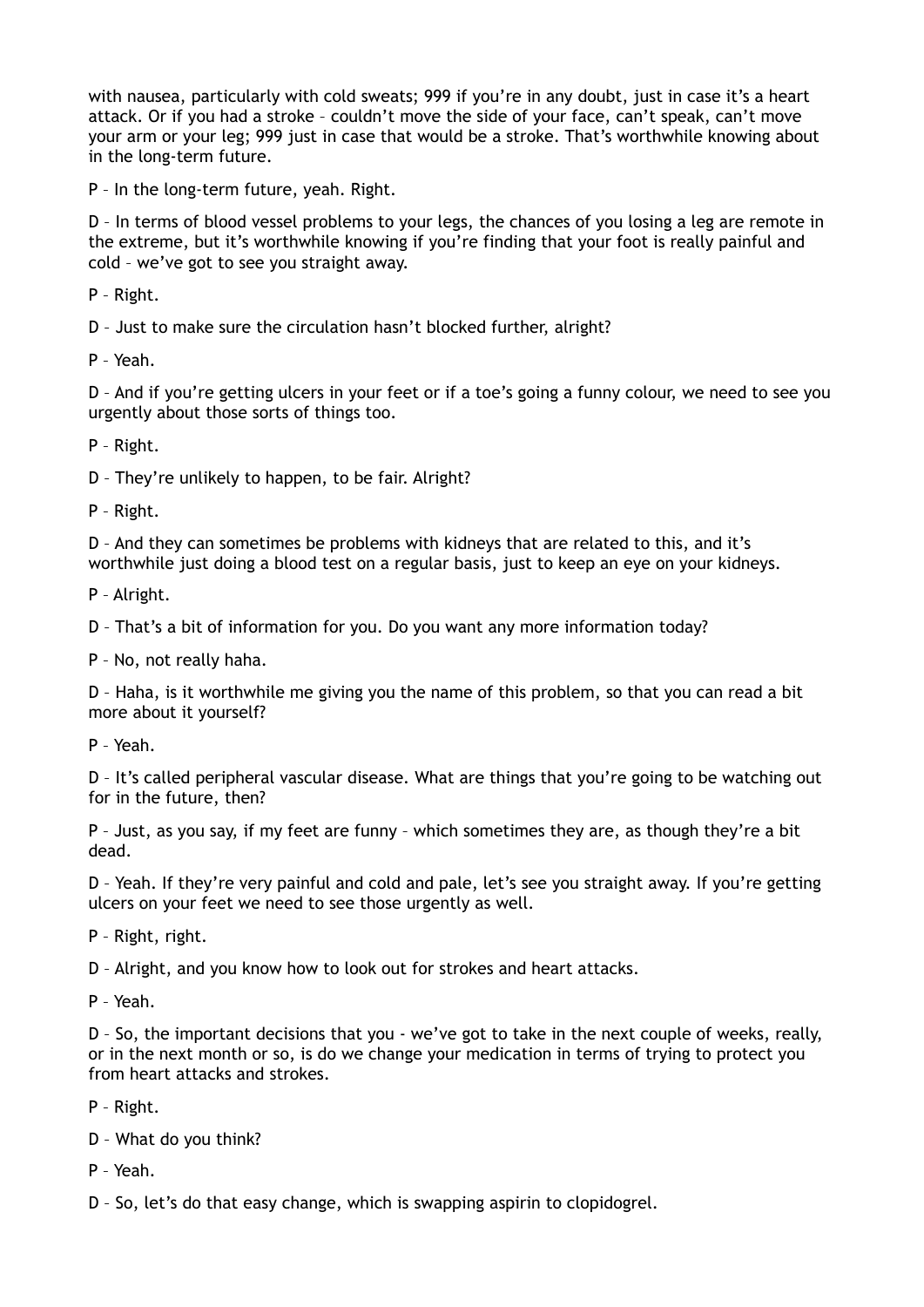P – Yeah.

D – Take them after food once a day. They do slightly increase the risk of you bleeding from your stomach, so if you're getting persistent upper tummy pain or black, tar-y poo, then I need to know about that sort of thing.

P – Right.

D – And if you're having an operation you need to let the surgeon know that you're on something, okay. They'll know anyway, don't fret about this, haha.

P – Haha.

D – And what shall we do about the statin? I'm always a bit reluctant to change two things at the same time, but what you might want to do is to give me a call in a couple of weeks' time and say, look, I've been happy with this change, let's go ahead with the next change.

P – Right.

D – Does that make sense?

P – Okay, yeah.

D – This is a long-term treatment to prevent strokes, and we're going to review the statin when we speak on the phone in a couple of weeks' time.

P – Right.

D – If you're finding that this problem's getting progressive, and it's stopping you from even walking to the end of the street and you want to consider medication to open up your blood vessels, we can do that, so just give me a telephone call.

P – Right, okay.

D – But you might want to consider other options with the vascular team as to do we investigate this any further.

- P Right, well I'm waiting to hear from them.
- D Great. Anything that you want clearing up?
- P No, I think that's…
- D Clear as mud?
- P Yeah, yeah.

D – Alright, okay. So, Tim's got prescriptions next door for you.

P – Right.

D – For the lansoprazole at the higher dose, the 30, and to replace your aspirin you're going to take clopidogrel – take that after food, and you're going to give me a call in a couple of weeks' time to let me know how you're getting on.

P – Right, two weeks. Put two weeks on there.

D – And we'll explore the statin. So, two weeks for the phone call. Two weeks, Dr Birrell on the phone.

P – Right.

- D Monday through Thursday, I'll call you back.
- P Right, thank you.